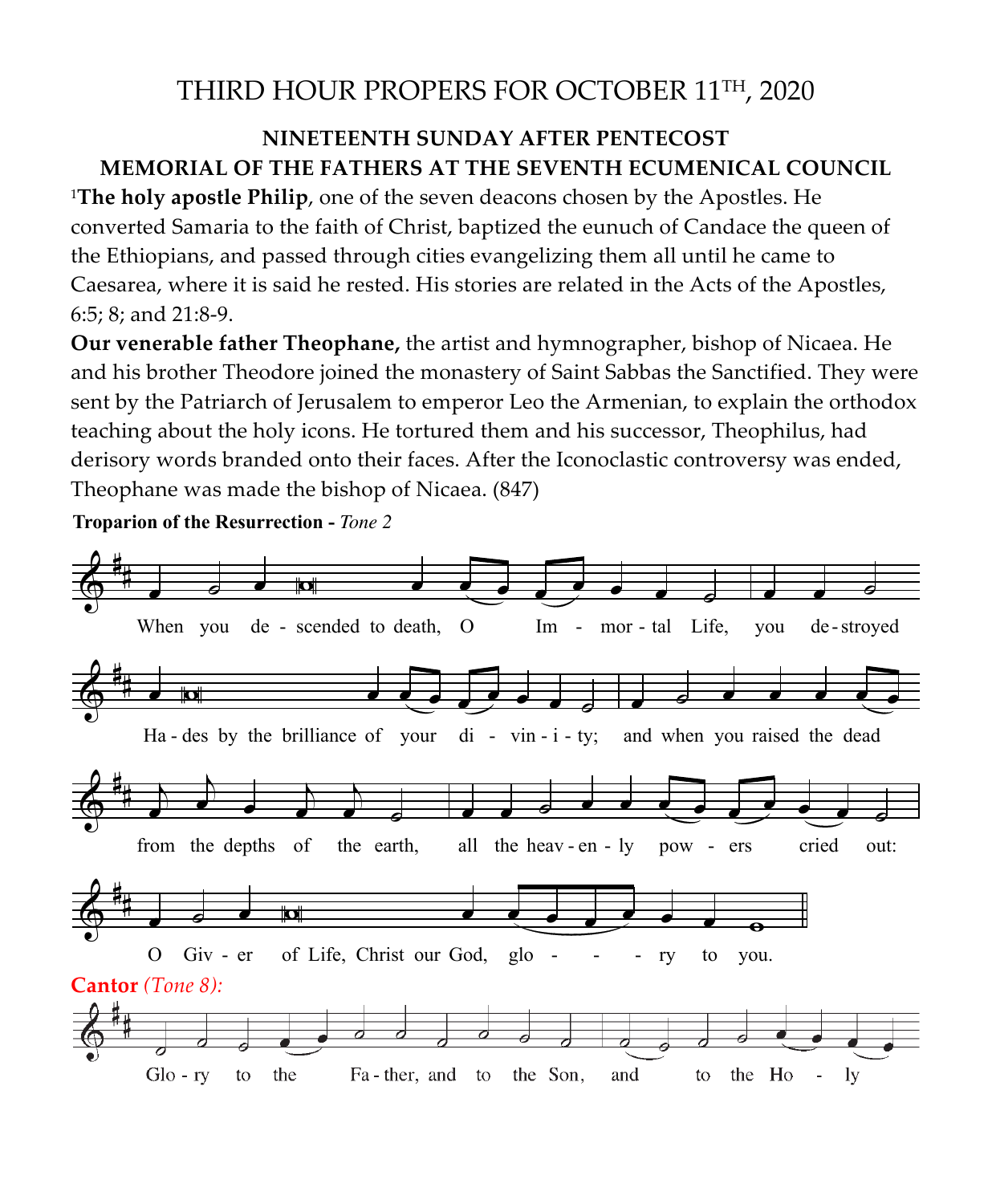

**Troparion of the Council Fathers -** *Tone 8*